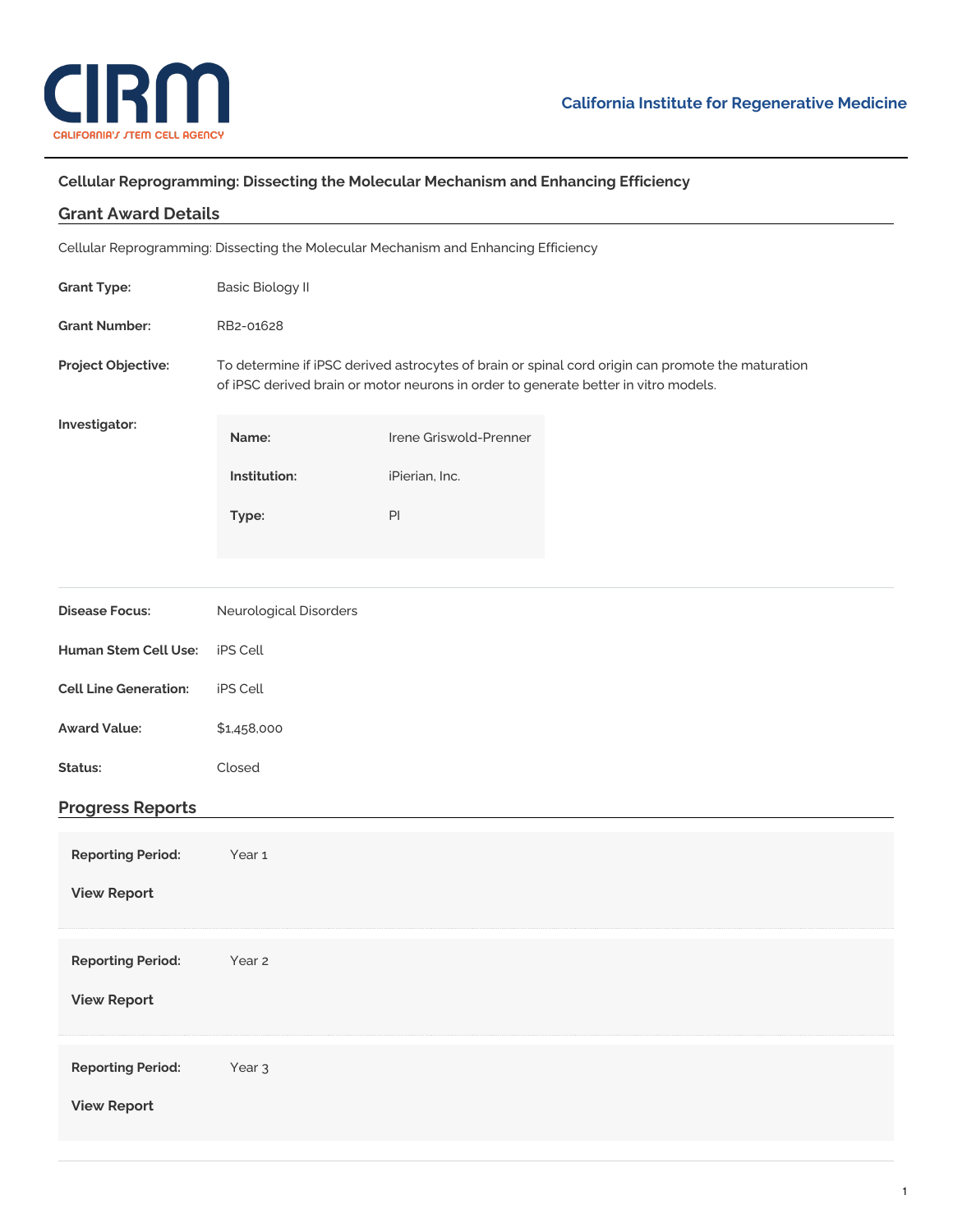## **Grant Application Details**

**Application Title:** Cellular Reprogramming: Dissecting the Molecular Mechanism and Enhancing Efficiency

**Public Abstract:** Pluripotent stem cells have a remarkable potential to develop into virtually any cell type of the body, making them a powerful tool for the study or direct treatment of human disease. Recent demonstration that induced pluripotent stem (iPS) cells may be derived from differentiated adult cells offers unprecedented opportunities for basic biology research, regenerative medicine, disease modeling, drug discovery and toxicology. For example, using patient-derived iPS cells, one can model diseases in vitro and screen for drugs in ways never before possible, enabling the identification of promising new therapeutic candidates earlier in the drug discovery process. In addition, iPS cell derivatives represent an ideal source for autologous cell replacement therapies, as they would not be rejected upon transplantation back into the patient.

> While it is clear that iPS cells hold great promise for finding therapies for diseases, there are significant hurdles that need to be overcome before full clinical potential is realized. The mechanism of iPS cell derivation is largely elusive, and the process used to generate them is very inefficient and needs to be improved in significant ways. Currently, iPS cells are generated by forced expression of four molecular factors using genome-integrating viruses. This may lead to mutations and altered differentiation potential of iPS cells, as well as tumorogenesis if transplanted back into the patient. The inefficient and stochastic nature of the reprogramming process indicates that additional, as yet unidentified mechanisms may exist and contribute to iPS cell generation. Finally, increasing the efficiency of current iPS cell derivation protocols will increase the ability to generate large panels of patient-specific iPS cell lines.

> We propose to use a human cell-based assay to identify small molecules that can enhance the efficiency of iPS cell generation. Our strategy will allow us to identify small molecules that target events essential for derivation of iPS cells, as well as those that replace one or more of the four virally-delivered factors. We will use the identified small molecules to discover regulatory pathways and molecular targets involved in induction of pluripotency, gaining valuable insight into the mechanism of cellular reprogramming. Application of these small molecules themselves, as well as novel approaches derived from mechanism of action studies, will help overcome issues associated with viral integration and has the potential to transform personalized cell-replacement therapies as well as accelerate drug discovery based on iPS cell-derived disease models.